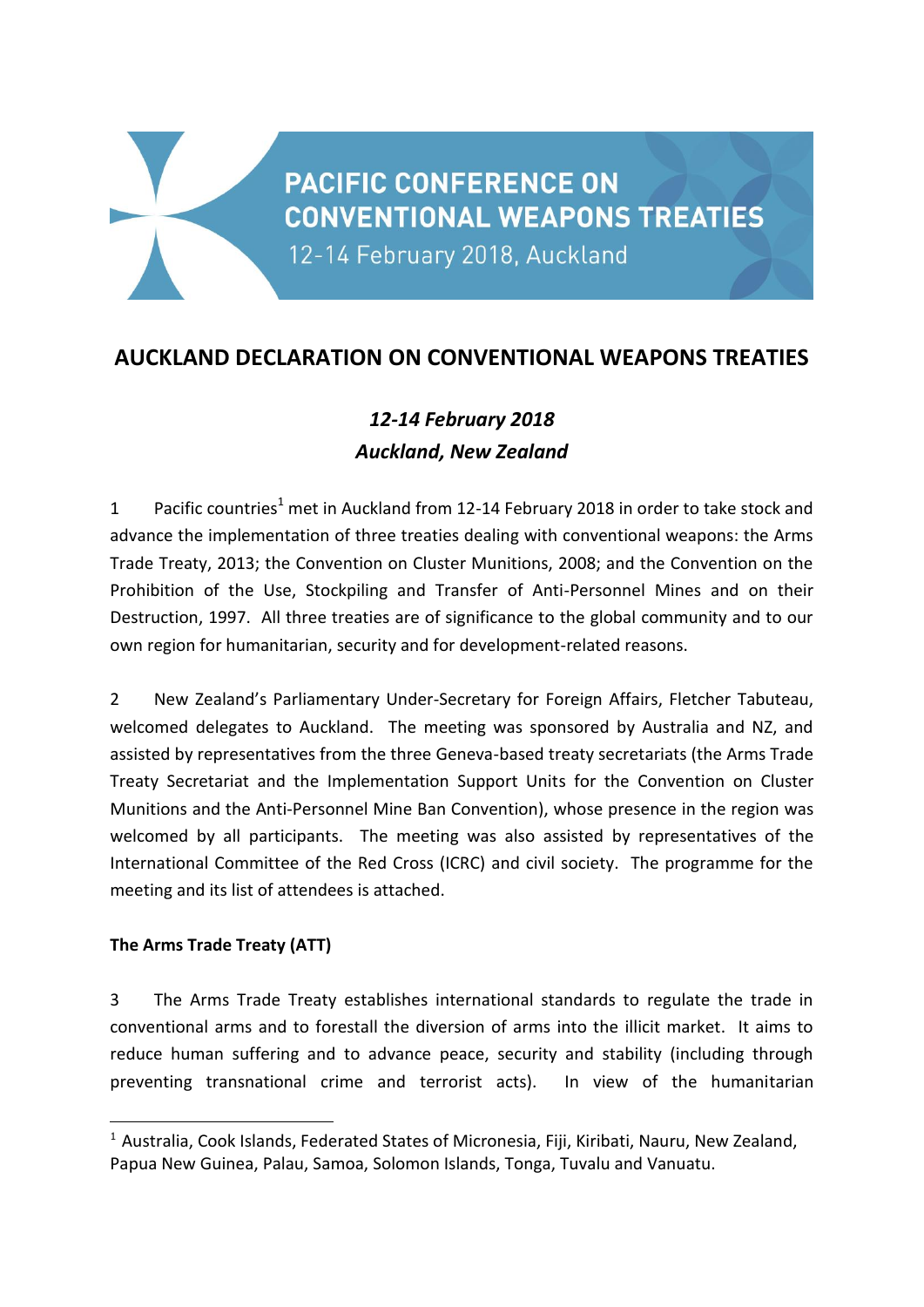#### Page 2 of 8

consequences of the unchecked trade in weapons and ammunition, the ATT's requirements to strengthen transfer controls and prevent the diversion of arms have a direct contribution to make to Forum Leaders' vision of the Pacific as a region of peace, harmony, security and economic prosperity. It has the potential to be one of the most important normative developments of our time.

4 There are as yet only 4 States Parties in the Pacific but there is considerable interest in the Treaty and a number of states have ratification or accession processes underway. Few Pacific Island states export arms but the region is vulnerable to the diversion of arms. There is a general determination that the region not be a hub for the illicit trade in small arms and a desire to lend weight to international efforts to universalise the Treaty. A range of priorities compete for scarce resources in our region – but just as the Pacific expects the international community to commit to global issues such as climate change, the region acknowledges the need to commit also to other security issues with a dominant humanitarian focus.

5 Conference participants were aware of the recent Australia-funded study on the broader benefits of the ATT, produced by the Centre for Armed Violence Reduction, which outlines the linkage between the Treaty and the attainment of the Sustainable Development Goals (SDGs). Implementation of the ATT would contribute significantly to the SDGs by underpinning achievement of many of its 17 goals.

6 Conference participants accepted the merits of a region-wide approach to ATT adoption and implementation and suggested that the enhanced (comprehensive "Biketawa Plus") Pacific security declaration, currently under discussion in the region, should be used to promote take-up of the Treaty by highlighting its role in advancing security for sustainable development. This could assist in building political will to support increased participation by Pacific states.

7 Many Pacific states do not have national control systems and transfer processes in place in their jurisdictions and accordingly membership of the ATT has resource implications. Other impediments to wider participation include capacity constraints; challenges in the context of border security; limitations to data collection and maintenance of records; and, in some jurisdictions, the need for legislation. Conference participants appreciated the tangible offers of assistance in surmounting these obstacles which were conveyed by the ATT Secretariat; the Japanese Presidency of the Fourth Conference of States Parties; the German Chair of the Voluntary Trust Fund Selection Committee; the Regional Legal Adviser of the International Committee of the Red Cross (ICRC); the Director of Control Arms; the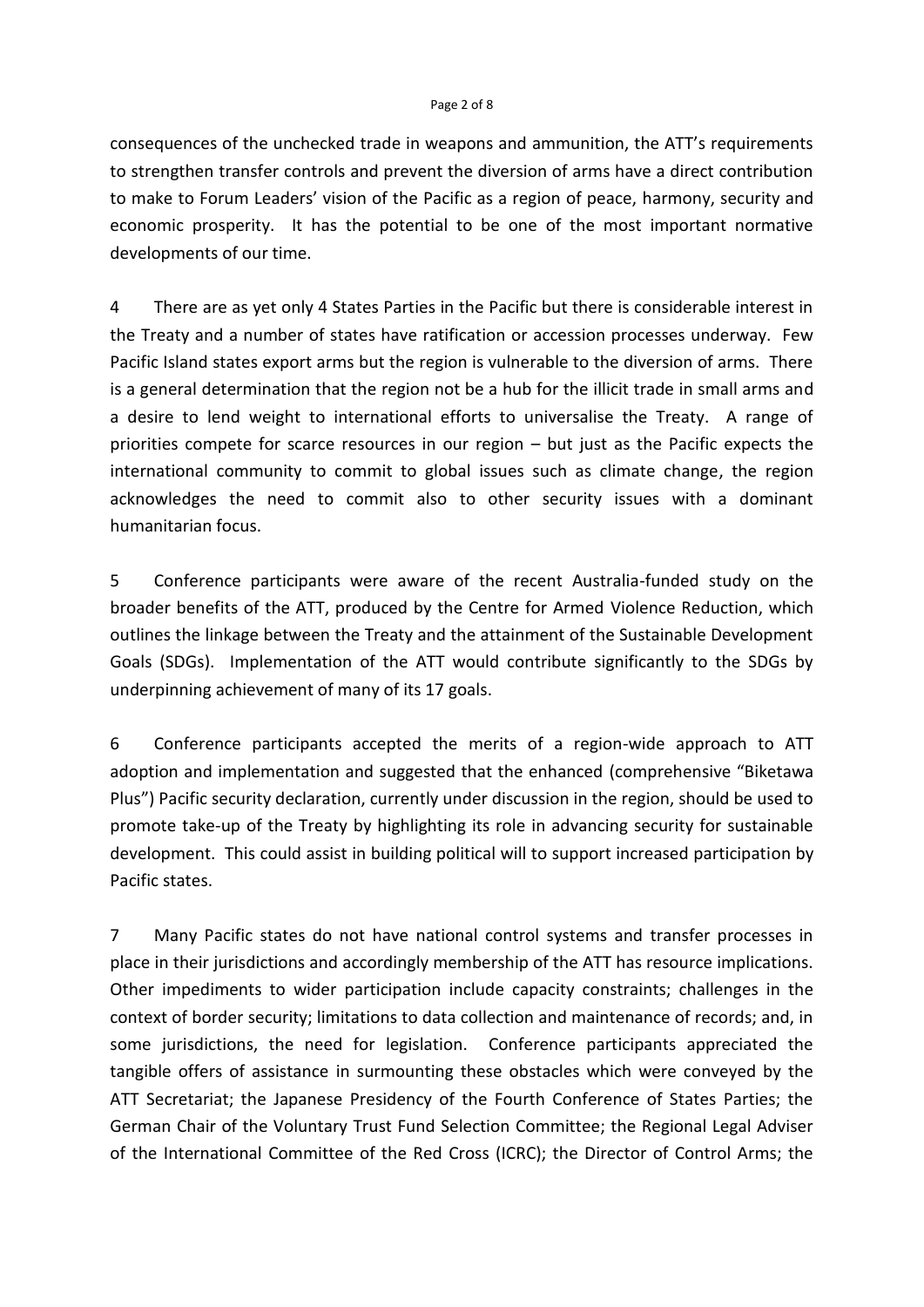Team Leader of the Arms Unit of Saferworld; and the Director of Arms Control of the Centre for Armed Violence Reduction.

8 Participants were also encouraged to attend forthcoming ATT meetings and to make use of the existing assistance tools including the New Zealand-sponsored ATT Model Law and Model National Control List as well as a range of online resources<sup>2</sup>.

## **The Convention on Cluster Munitions (CCM)**

9 Motivated by principles of humanity and concerned at the extent of civilian suffering caused by these weapons, the CCM put in place a comprehensive prohibition on cluster munitions. Although few states in the Pacific have had direct experience with cluster munitions, the region has a role to play in adding its voice to the global effort to strengthen the norm against these inhumane weapons and to increase their stigmatisation.

10 There are at present only 7 States Parties to the CCM in the Pacific. This is a reflection of the fact that a number of States in the region have resource constraints and competing priorities. Resource constraints have also meant that some States Parties have had difficulties in meeting their reporting timelines.

11 Nonetheless the region accepts the clear moral and humanitarian rationale for joining the CCM and the Convention's resonance with the region is reflected in Pacific states voting in favour of each of the UN General Assembly resolutions promoting adherence to it. Pacific states are also aware of the long-term harm caused by the previous use of cluster munitions in some neighbouring Asian states and accept that Pacific membership of the Convention sends an important message of solidarity with the broader region.

12 Several States Parties undertook to review the need for domestic implementing legislation and also committed to meeting their reporting obligations over the coming weeks. Some states not yet party to the Convention undertook to positively consider membership of it. Those Pacific states affected by unexploded ordnance (UXO) also expressed an interest in exploring possible synergies between the Convention and existing efforts to address challenges related to UXO contamination (including through the Pacific Islands Forum and a range of bilateral partnerships).

<sup>&</sup>lt;sup>2</sup> [http://www.thearmstradetreaty.org/index.php/en/;](http://www.thearmstradetreaty.org/index.php/en/) [www.controlarms.org;](http://www.controlarms.org/) <http://www.armedviolencereduction.org/publications/bbb/>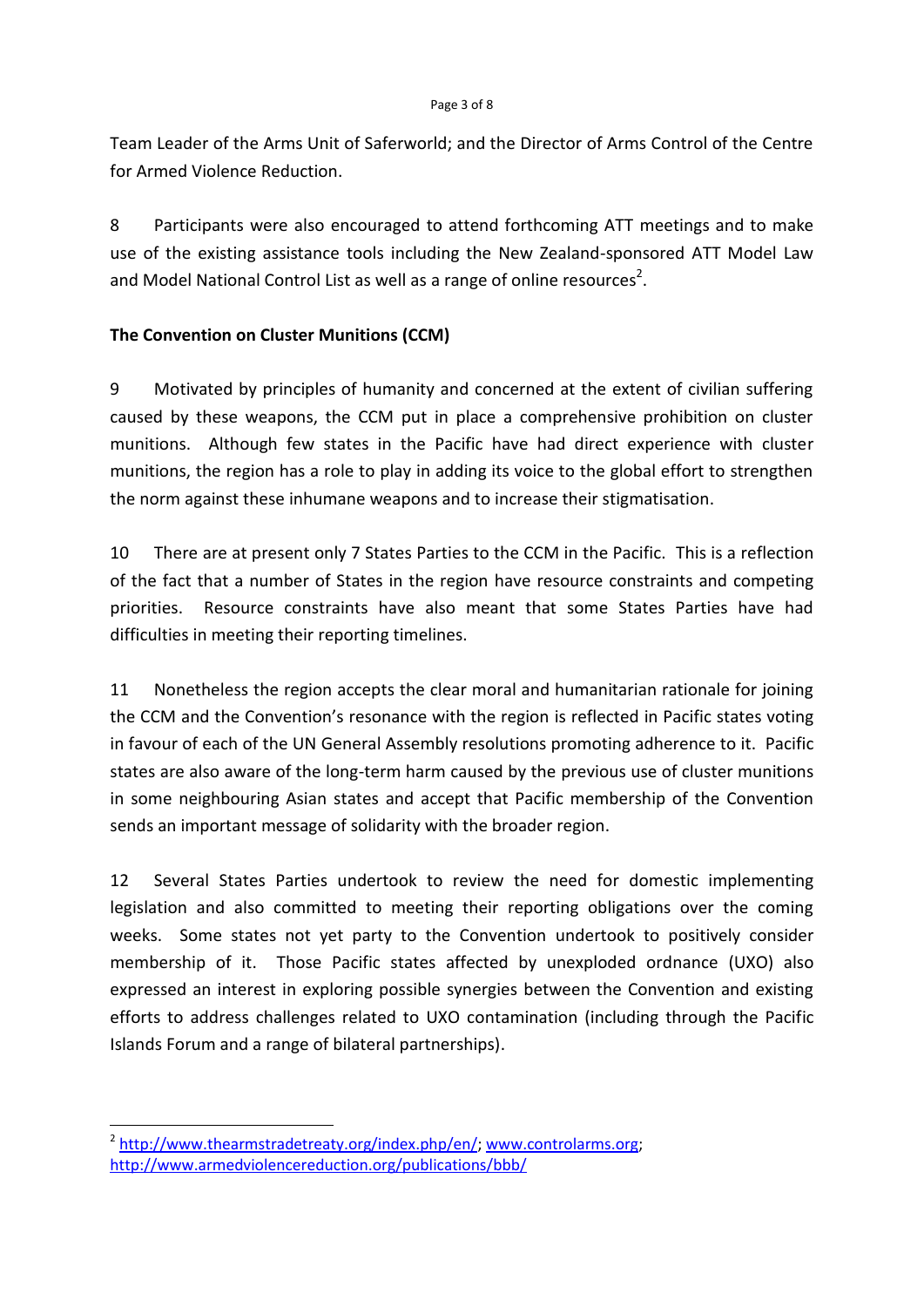13 Discussion highlighted the availability of a number of CCM-related tools and resources (including the CCM Model Laws circulated by the ICRC and also by New Zealand; the ICRC's ratification toolkit; and the Sponsorship Programme which facilitates attendance at the annual Meeting of States Parties to the Convention in Geneva) as well a range of internet resources<sup>3</sup>. Participants welcomed offers of assistance from the CCM ISU, the ICRC and civil society (including the Cluster Munition Coalition). New Zealand, as Coordinator for National Implementation Measures, offered to follow up its Model Legislation by providing expert legal assistance to any Pacific state which would find this useful in implementing the CCM.

## **The Convention on the Prohibition of the Use, Stockpiling and Transfer of Anti-Personnel Mines and on their Destruction ("AP Mine Ban Convention")**

14 Determined to put an end to the widespread suffering and casualties caused mostly to innocent and defenceless civilians, the AP Mine Ban Convention adopted a comprehensive prohibition against anti-personnel landmines. Fortunately, the Pacific is free of antipersonnel mines and there is very wide support in the region for this longer-standing Convention and its humanitarian objectives.

15 Reflecting the region's desire to show global solidarity with affected states around the world and to help build momentum towards a truly universal norm against these inhumane weapons, all but three Pacific states are party to the AP Mine Ban Convention. However, competing priorities and resource constraints have meant that a number of these States Parties have yet to enact domestic implementing legislation and some are behind in the fulfilment of their reporting obligations.

16 Noting the welcome assistance that had been offered by the AP Mine Ban Convention Implementation Support Unit, several States Parties committed to fulfilling their outstanding reporting requirements as soon as possible. A number of other States Parties undertook to review the need for domestic implementing legislation, with some indicating an intention to look into the application of the model law prepared by the ICRC. Some States not yet party to the AP Mine Ban Convention undertook to promote membership among relevant domestic stakeholders. Participants also took note of the availability of a number of AP Mine Ban Convention-related tools and resources, including those produced by the AP Mine Ban Convention ISU, the ICRC and civil society (including the International Campaign to Ban Landmines).<sup>4</sup>

1

<sup>&</sup>lt;sup>3</sup> [www.clusterconvention.org;](http://www.clusterconvention.org/) [www.stopclustermunitions.org;](http://www.stopclustermunitions.org/) [www.the-monitor.org/](http://www.the-monitor.org/)

[www.apminebanconvention.org;](http://www.apminebanconvention.org/) [www.icbl.org;](http://www.icbl.org/) [www.the-monitor.org/](http://www.the-monitor.org/)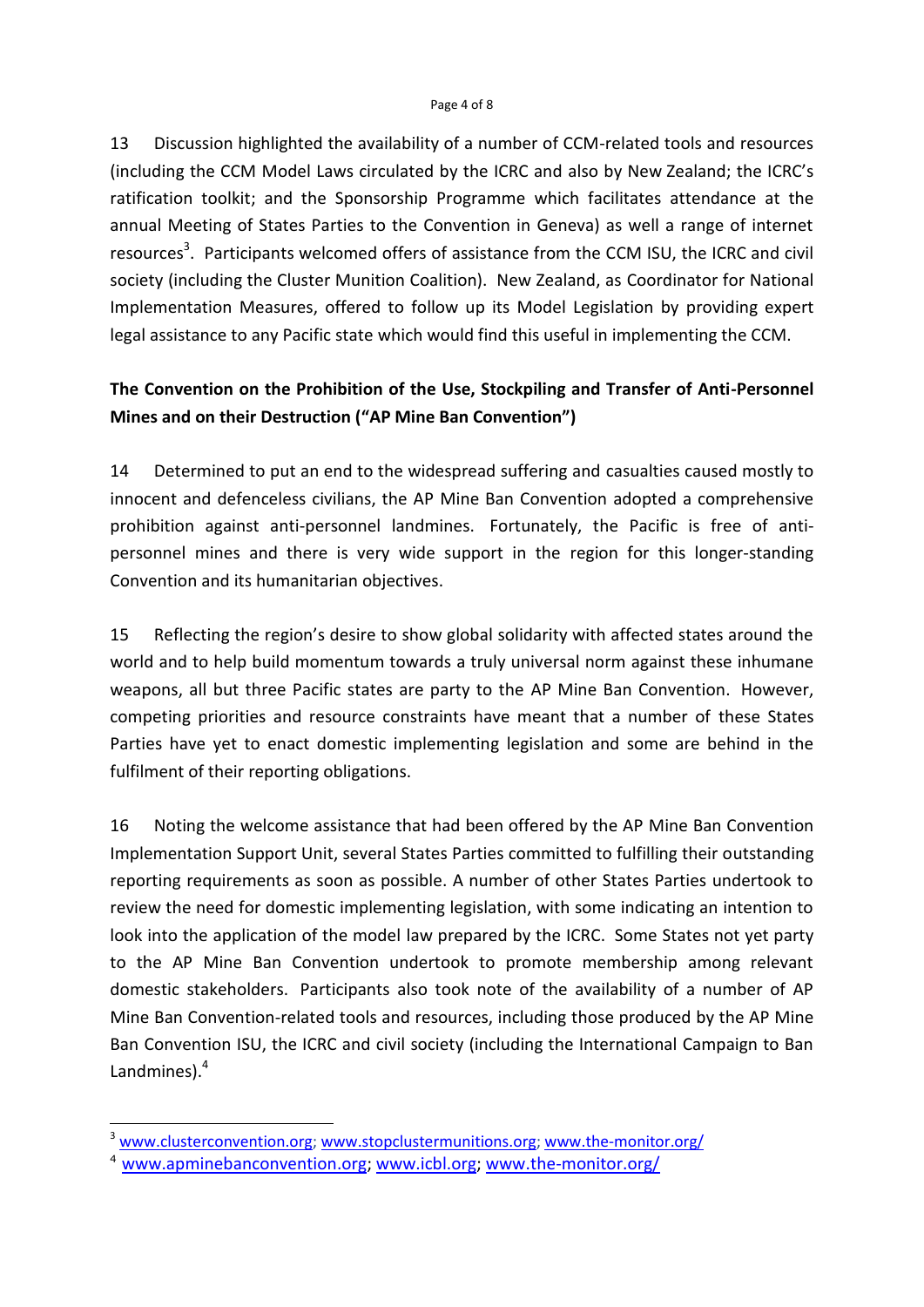#### **United Nations Programme of Action on Small Arms and Light Weapons (PoA)**

17 The illicit trade in small arms is one of the most pressing security and humanitarian challenges facing the international community. The PoA, adopted in 2001, established a political framework for addressing this issue at the national, regional and global levels. It aims to reduce armed violence and make communities better able to pursue sustainable development.

18 Although the PoA has struggled to live up to expectations of it at the time it was adopted, the Pacific region has important interests to pursue within the process. The 3<sup>rd</sup> Review Conference on the POA will be held in New York from 18 to 29 June 2018 and will provide an important opportunity to reinvigorate collective efforts to combat the illicit trade in small arms. Issues to be addressed at the Review Conference include: emerging technologies (such as those relating to the manufacture of weapons – e.g. 3D printing and polymer frames); the prevention of the conversion and reactivation of weapons; best practices to ensure irreversible deactivation; and better means of preventing diversion.

19 The Pacific Conference on Conventional Weapons Treaties took the opportunity therefore to learn from experts and share initial views regarding the PoA review process. Expert panellists emphasised that the Review Conference provides an opportunity to recommit to the PoA process; to share information on small arms challenges and to identify opportunities to advance on new PoA-related issues to confront the global community. It is also an opportunity to consider some of the synergies between the PoA and the ATT and to further promote transparency in the arms trade.

20 Participants undertook to review their national positions on the PoA in the lead-up to the Review Conference. Forum members agreed to stay in close touch during the review process in New York and at the Review Conference.

21 Relevant information on the PoA together with the recent "Outline of Elements" provided by the Review Conference Chair can be found at the website of the UN Office for Disarmament Affairs [\(www.un.org/disarmament/convarms/revcon3/\)](http://www.un.org/disarmament/convarms/revcon3/).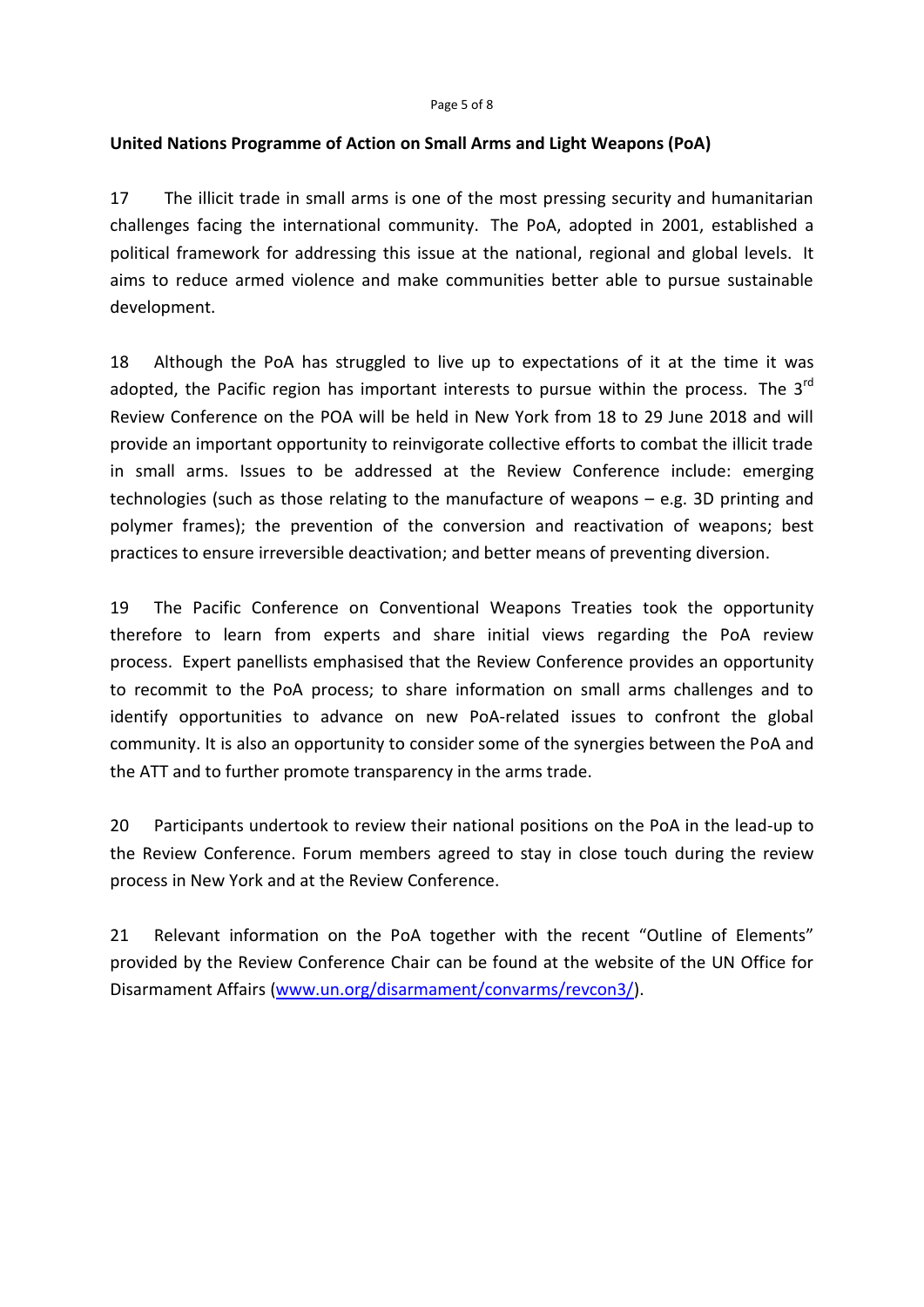#### Page 6 of 8

#### **ATT: ANNEX**

## **Challenges to ATT ratification/implementation and strategies identified by participants to address them**

1. The need for political will (in order to give priority to the ATT and recognise its relevance to the region):

Strategies to overcome / assistance required:

- i) Elevate ATT to the sub-regional and regional levels: for example, retain a reference to it in the Outcomes Document of the Melanesian Spearhead Group; and address the ATT at the Pacific Islands Forum Leaders meeting and other high-level regional meetings
- ii) Promote awareness of linkages between the ATT and broader international commitments, notably the Sustainable Development Goals (including but not limited to Goal 16.4)
- iii) Highlight the ways in which the ATT can support efforts to reduce armed violence in the Pacific
- 2. Capacity constraints including financial, technical and human resources (eg. with regard to database and information management, legislative gaps, border security and enforcement challenges)

Strategies to overcome / assistance required:

- i) Invite country visits from regional counterparts to share expertise, and from civil society experts
- ii) Utilise informal networks of experts and counterparts in Pacific region (for example, email distribution list)
- iii) Seek assistance (for example, with legislative gap analysis and technical capacity building) from available sources including the ATT Voluntary Trust Fund, UNSCAR, the EU, and UNDP
- iv) Raise awareness of and utilise existing tools including the ATT Model Law and Model National Control List
- v) Carry out legislative gap analysis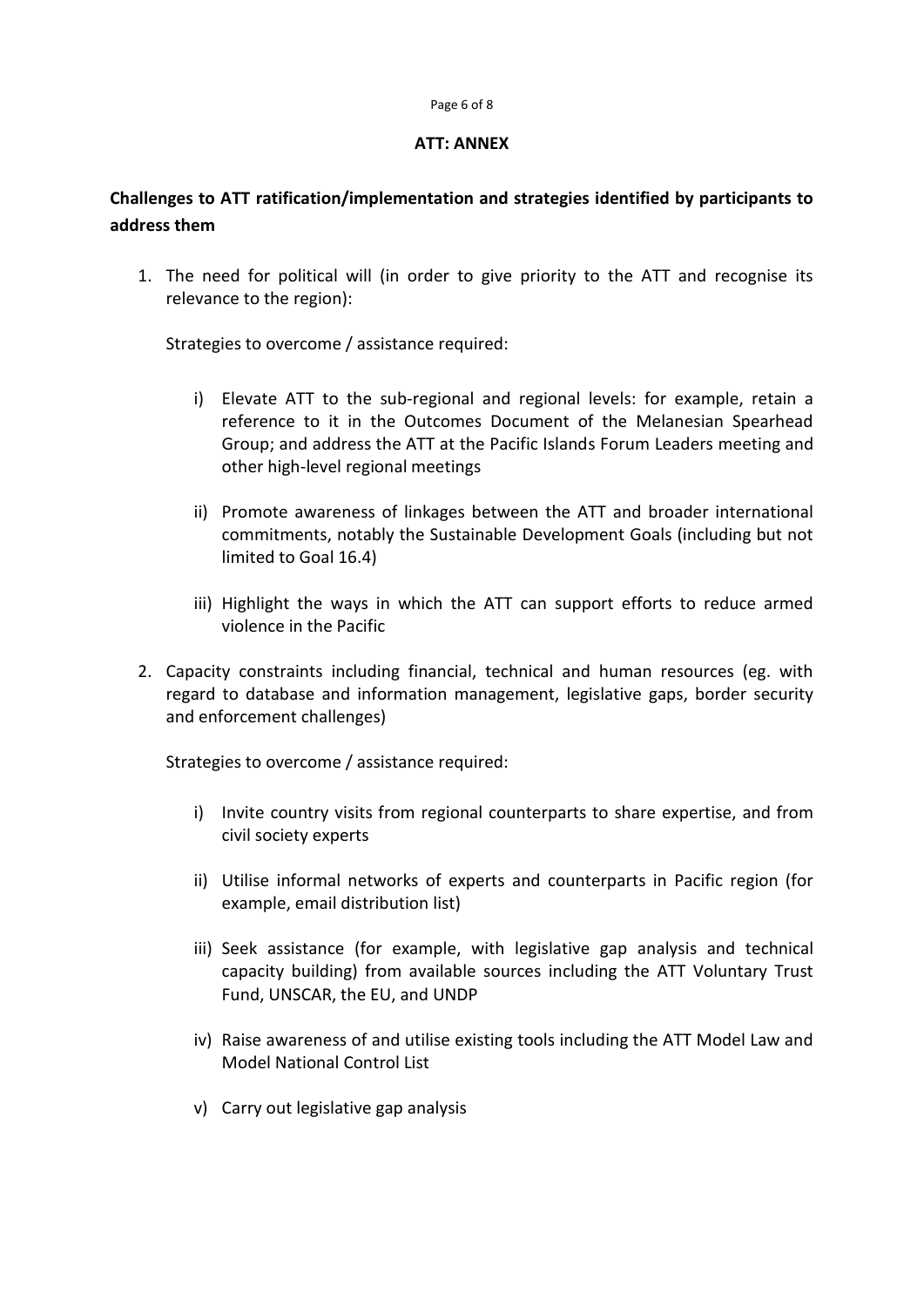- vi) Address turnover of personnel by arranging broader participation in ATT activities by interested agencies and ensure succession planning and recordkeeping
- 3. Lack of awareness, including among general population /civil society.

Strategies to overcome / assistance required:

- i) Reach out to civil society partners and networks to share information on objectives and content of ATT
- ii) Disseminate relevant promotional publications, including the CAVR study regarding the broader benefits of the ATT

#### **ATT-related commitments**

- Participants agreed to share the outcomes of the Pacific Conference on Conventional Weapons Treaties with relevant national stakeholders and to pursue those strategies that may help address domestic challenges to ratification and implementation of the ATT
- Participants agreed to consider and pursue opportunities to elevate the ATT in regional and sub-regional fora, including at Pacific Islands Forum Leaders' Meetings; and at the Pacific Islands Leaders Meeting (PALM8) which will be hosted by Japan from 18-19 May 2018
- Participants agreed to seek a reference to the advantages of joining and implementing the ATT in the enhanced (comprehensive "Biketawa Plus") Pacific security declaration currently under discussion in the region
- Participants agreed to the circulation of contact email addresses in order to establish an informal ATT network to share information and to be able to request support from counterparts in the Pacific
- Several participants expressed an intention to pursue awareness-raising activities at various levels:
	- o Kiribati indicated an interest in raising awareness of the ATT amongst its Cabinet members
	- $\circ$  Papua New Guinea highlighted its intention to build knowledge of the ATT among its population
	- o Tonga proposes to make recommendations on the way forward towards ATT ratification